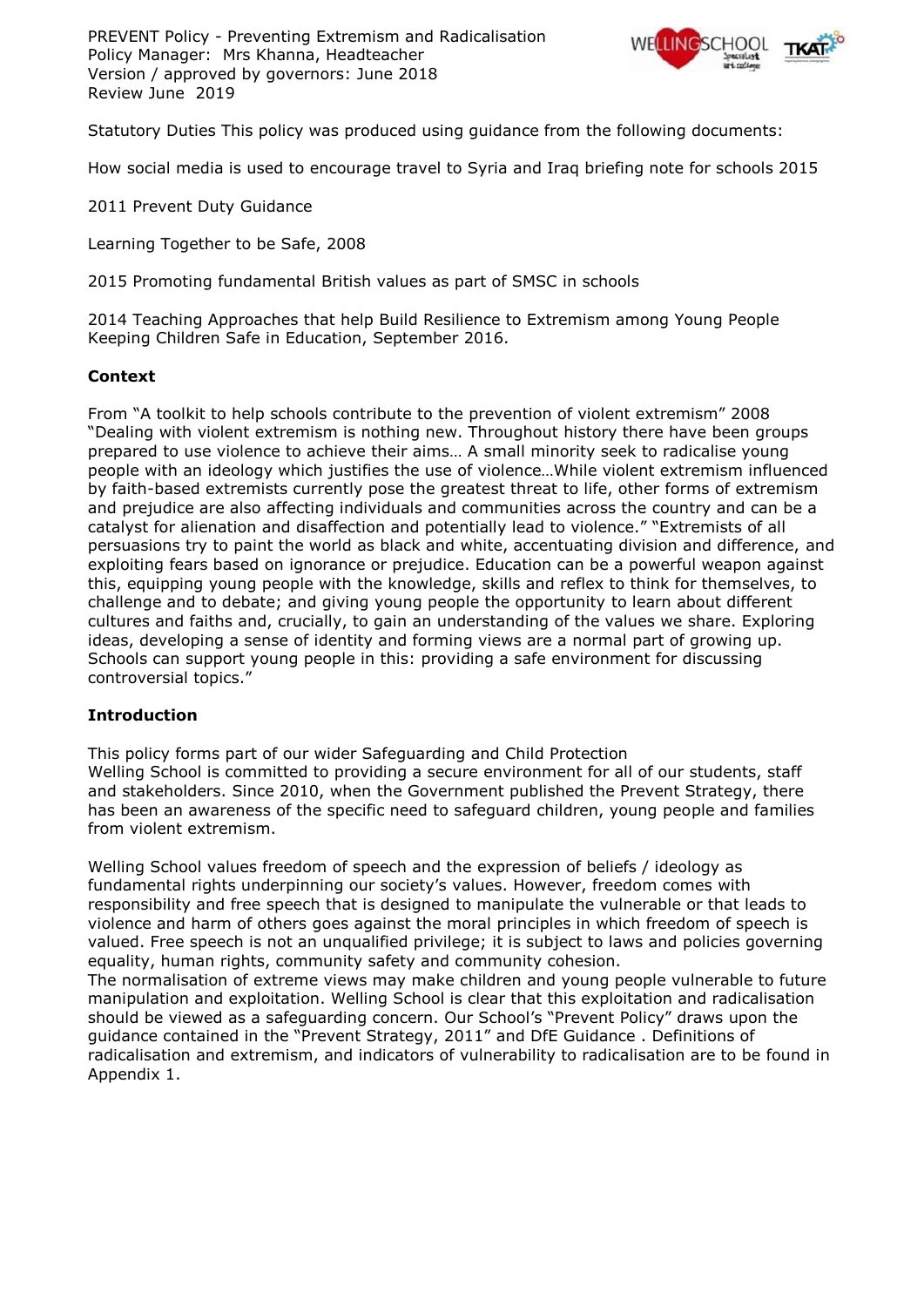## **Duties of Members of Staff**

All members of staff are made aware through the process of Performance Management of their fundamental responsibilities in this area.

The Performance Management Policy for Teachers requires reviewers to evaluate their reviewees against the Standards for Teachers, including these elements in Part 2 of the Standards:

- showing tolerance of and respect for the rights of others;
- not undermining fundamental British values, including democracy, the rule of law, individual liberty and mutual respect, and tolerance of those with different faiths and beliefs; ensuring that personal beliefs are not expressed in ways which exploit students' vulnerability or might lead them to break the law. Refer to Appendix 2

## **Training**

Training All staff will undertake WRAP (Workshop to Raise Awareness of Prevent) training the key points of which will be regularly reinforced at least every academic year Any member of staff wishing to develop their own understanding of Prevent or who is unable to attend the WRAP training will be asked to complete this online module: http://course.ncalt.com/Channel General Awareness

Extremism and Radicalisation awareness is also included in the Safeguarding training for new staff. The Chair of Governors and the Safeguarding Lead will receive WRAP training and or the WRAP online module.

#### **Promotion of British Values, The Curriculum and Combating Extremism**

The School Values (Welling Ways) informs the curriculum, as it does all aspects of our work. The promotion of

a. personal responsibility, understanding of the differences between right and wrong and respect for the civil and criminal law

b. an understanding of how individuals can contribute to the wellbeing of those in the locality and beyond are addressed in many different subjects and contexts, including assemblies, our Citizenship and PSHE Programme and the promotion of giving young people a real civic education (refer to Citizenship & PHSE Programme)

c. a rich and deep curriculum which helps to anchor

d. Welling School's philosophy and ethics curriculum (Religious Education) allows students to be able to freely and actively participate in discussions about tolerance and fairness.

e. Lessons aim to be a safe place for students to share their views. The specialist teachers in the department have up to date and relevant knowledge that enables them to give the students the material to help them formulate their own ideas, but also to counter stereotyping and prejudiced views. Student preconceptions are always respected.

f. Welling School has a strong student voice that is listened to. This is evidenced by the work of our long-standing, established Student Council whose members are voted in by the students. Our website details the considerable number of extra-curricular activities (clubs) which promote and encourage tolerance, respect, positive behaviours, self-esteem and self confidence.

g. The school actively encourages students to contribute positively to the lives of those living and working in the locale of the school and, more widely, society, e.g. through support of charities.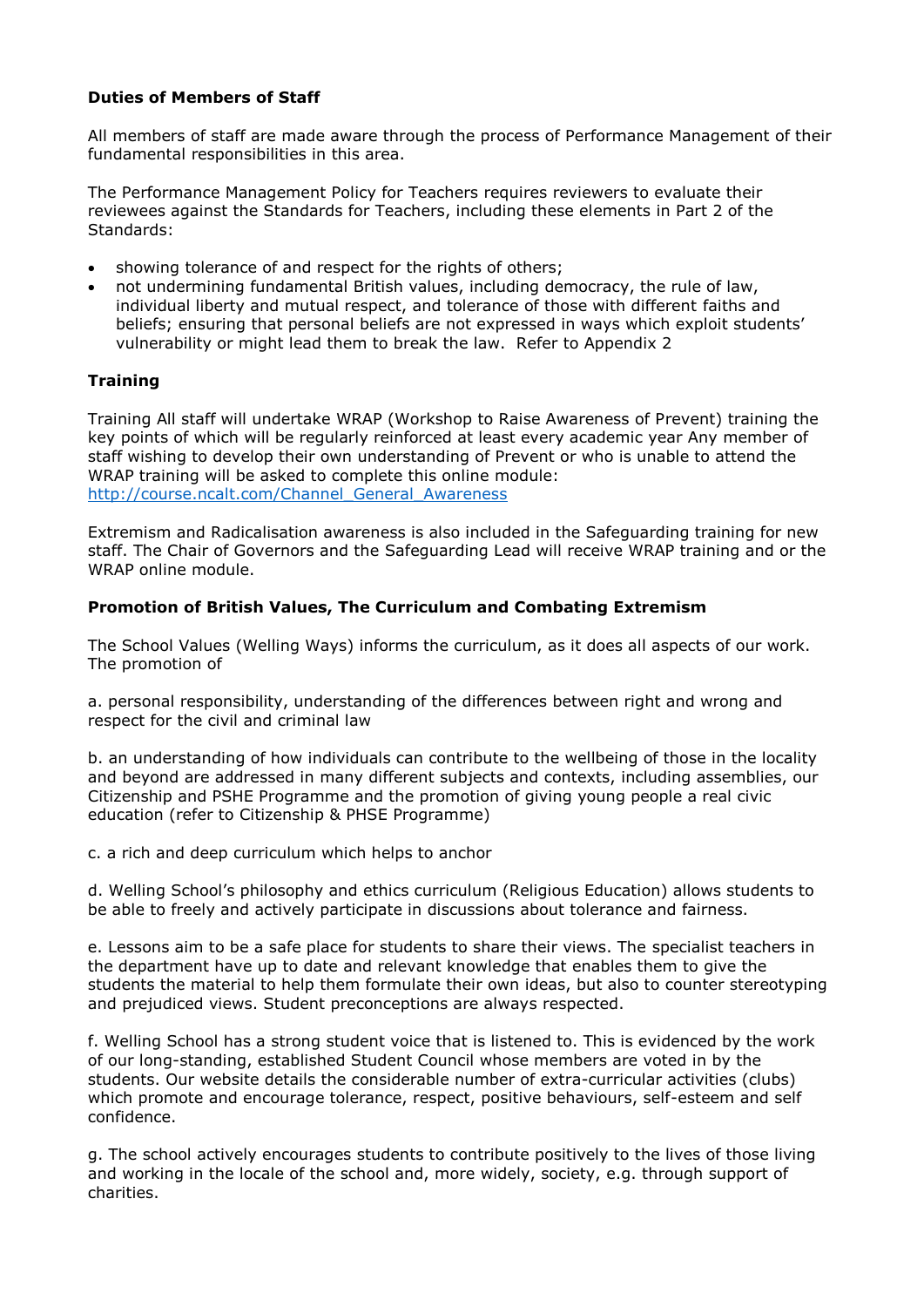h. Our Art Specialism engages with a wide range of SMSC. Art students analyse and question their own work and other's work; identifying beliefs, values and meaning, which are expressed and shared.

i. Any guest or visitors to the school must demonstrate a well-rounded and honest approach to key ethical and religious issues. Students are encouraged to ask and answer questions and not be afraid to touch on controversial issues. j. Teachers encourage critical thinking, foster an awareness of experiences of others in the world (for example the experiences of someone who is homeless), whilst still allowing students to impart and develop

At Welling School there is no place for extremist views of any kind in our school. It is imperative that our students and parents see our school as a safe place where they can discuss and explore controversial issues safely and in an unbiased way, and where our teachers encourage and facilitate this.

As a school we recognise that extremism and exposure to extremist materials and influences can lead to poor outcomes for our students. We also recognise that if we fail to challenge extremist views we are failing to protect our students. Extremists of all persuasions aim to develop destructive relationships between different communities by promoting division, fear and mistrust of others based on ignorance or prejudice and thereby limiting the life chances of young people. Education is a powerful weapon against this; equipping young people with the knowledge, skills and critical thinking, to challenge and debate in an informed way.

Therefore, at Welling School we will:

- Challenge o Extremist views
	- o Prejudice
	- o Derogatory language
- Provide a broad and balanced curriculum so that our students understand and become tolerant of difference and diversity
- Support our children to ensure that they thrive, feel valued and not marginalised. Any, discrimination or extremist views, including derogatory language, displayed by students, staff, visitors or parents will always be challenged and where appropriate dealt with. Please also see our "Anti Bullying Policy".
- As part of wider safeguarding responsibilities school staff will be alert to:
	- o Disclosures by students of their exposure to the extremist actions, views or materials of others outside of school, such as in their homes or community groups, especially where students have not actively sought these out.
	- $\circ$  Graffiti symbols, writing or art work promoting extremist messages or images.
	- $\circ$  Students accessing extremist material online, including through social networking sites. Refer to e-safety policy
	- $\circ$  Parental reports of changes in behaviour, friendship or actions and requests for assistance.
	- $\circ$  Local schools, Local Authority services, and police reports of issues affecting pupils in other schools or settings. (See appendix 1 and reference to "Channel")
	- $\circ$  Students voicing opinions drawn from extremist ideologies and narratives.
	- o Use of extremist or 'hate' terms to exclude others or incite violence.
	- $\circ$  Intolerance of difference, whether secular or religious or, in line with our equalities policy, views based on, but not exclusive to, gender, disability, homophobia, race, colour or culture.
	- o Attempts to impose extremist views or practices on others.
	- o Anti-Western or Anti-British views.

# **Teaching Approaches**

- We will all strive to eradicate the myths and assumptions that can lead to some young people becoming alienated and disempowered.
- We will ensure that our teaching approaches help our students build resilience to extremism and give pupils a positive sense of identity through the development of critical thinking skills.
- We will help support students who may be vulnerable to such influences as part of our wider safeguarding responsibilities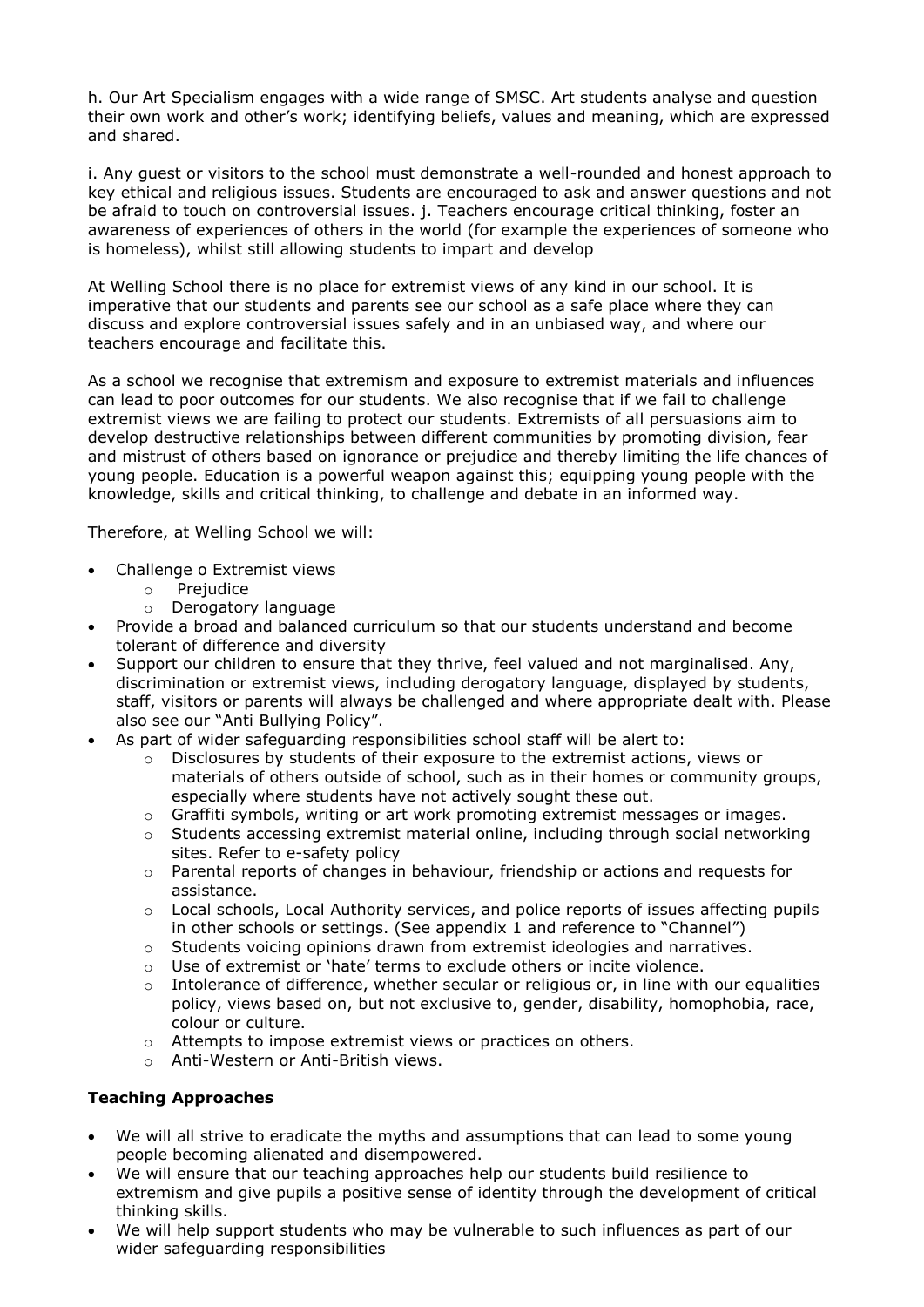- Our programme of assemblies dedicated to promoting fundamental British value will further support an holistic approach to student development.
- We will promote the values of democracy, the rule of law, individual liberty, mutual respect and tolerance for those with different faiths and beliefs.
- We will teach and encourage pupils to respect one another and to respect and tolerate difference, especially those of a different faith or no faith. It is indeed our most fundamental responsibility to keep our pupils safe and prepare them for life in modern, multi-cultural Britain and beyond. Use of External Agencies and Speakers Our school will assess the suitability and effectiveness of input from external agencies or individuals to ensure that:
	- o Any messages communicated to students support fundamental British Values
	- $\circ$  Any messages communicated to students are consistent with the ethos of the school (Welling Ways) and do not marginalise any communities, groups or individuals
	- $\circ$  Any messages communicated to students do not seek to glorify criminal activity or violent extremism or seek to radicalise students through extreme or narrow views of faith, religion or culture or other ideologies
	- $\circ$  Activities are properly embedded in the curriculum and clearly mapped to schemes of work to avoid contradictory messages or duplication.
	- $\circ$  Activities are matched to the needs of students Risk reduction The school governors, the Principal and the Senior Designated Safeguarding Lead will assess the level of risk within the school and put actions in place to reduce that risk. Risk assessment may include consideration of the school's RE and PSHE curriculum, SEND policy, assembly policy, E Safety policy, visiting speakers, the use of school premises by external agencies, anti-bullying policy and other issues specific to the school's profile, community and philosophy. This risk assessment will be reviewed as part of the annual report to governors

## **Response**

Staff will be alert to the fact that whilst Extremism and Radicalisation is broadly a safeguarding issue there may be some instances where a child or children may be at direct risk of harm or neglect. For example; this could be due to a child displaying risky behaviours in terms of the activities they are involved in or the groups they are associated with. Staff may also become aware of information about a child's family that may equally place a child at risk of harm. (These examples are for illustration and are not definitive or exhaustive.) Therefore, all adults working in Welling School are required to report instances where they believe a child may be at risk of harm or neglect or if they have concerns that a student may be at risk of radicalisation or involvement in terrorism. They should speak to Senior Leadership Team /Senior Designated Safeguarding Lead, Avril Crane/ member of the Safeguarding Team.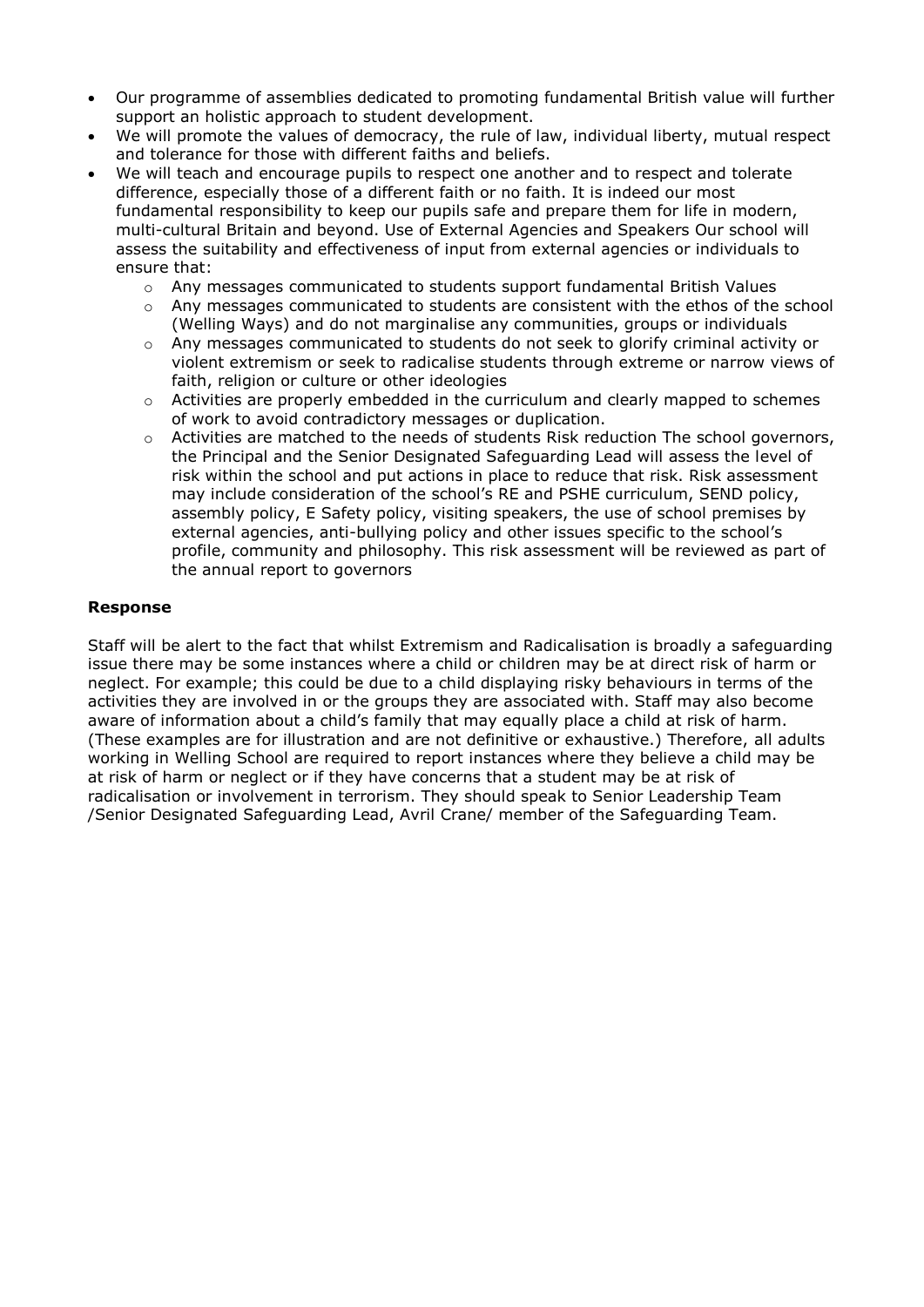# **Indicators of vulnerability to radicalisation**

- 1. Radicalisation refers to the process by which a person comes to support terrorism and forms of extremism leading to terrorism.
- 2. Extremism is defined by the Government in the Prevent Strategy as: Vocal or active opposition to fundamental British values, including democracy, the rule of law, individual liberty and mutual respect and tolerance of different faiths and beliefs. We also include in our definition of extremism calls for the death of members of our armed forces, whether in this country or overseas.
- 3. Extremism is defined by the Crown Prosecution Service as: The demonstration of unacceptable behaviour by using any means or medium to express views which:
	- $\circ$  Encourage, justify or glorify terrorist violence in furtherance of particular beliefs;
	- o Seek to provoke others to terrorist acts;
	- o Encourage other serious criminal activity or seek to provoke others to serious criminal acts; or
	- o Foster hatred which might lead to inter-community violence in the UK.
- 4. There is no such thing as a "typical extremist": those who become involved in extremist actions come from a range of backgrounds and experiences, and most individuals, even those who hold radical views, do not become involved in violent extremist activity.
- 5. Pupils may become susceptible to radicalisation through a range of social, personal and environmental factors - it is known that violent extremists exploit vulnerabilities in individuals to drive a wedge between them and their families and communities. It is vital that school staff are able to recognise those vulnerabilities. 6. Indicators of vulnerability include:
	- $\circ$  Identity Crisis the student / pupil is distanced from their cultural / religious heritage and experiences discomfort about their place in society;
	- $\circ$  Personal Crisis the student / pupil may be experiencing family tensions; a sense of isolation; and low self-esteem; they may have dissociated from their existing friendship group and become involved with a new and different group of friends; they may be searching for answers to questions about identity, faith and belonging;
	- $\circ$  Personal Circumstances migration; local community tensions; and events affecting the student / pupil's country or region of origin may contribute to a sense of grievance that is triggered by personal experience of racism or discrimination or aspects of Government policy;
	- $\circ$  Unmet Aspirations the student / pupil may have perceptions of injustice; a feeling of failure; rejection of civic life;
	- $\circ$  Experiences of Criminality which may include involvement with criminal groups, imprisonment and poor resettlement / reintegration;
	- $\circ$  Special Educational Need students / pupils may experience difficulties with social interaction, empathy with others, understanding the consequences of their actions and awareness of the motivations of others.
- 6. However, this list is not exhaustive, nor does it mean that all young people experiencing the above are at risk of radicalisation for the purposes of violent extremism.
- 7. More critical risk factors could include:
	- o Being in contact with extremist recruiters;
	- $\circ$  Accessing violent extremist websites, especially those with a social networking element;
	- o Possessing or accessing violent extremist literature;
	- $\circ$  Using extremist narratives and a global ideology to explain personal disadvantage;
	- o Justifying the use of violence to solve societal issues;
	- o Joining or seeking to join extremist organisations; and
	- o Significant changes to appearance and / or behaviour;
	- $\circ$  Experiencing a high level of social isolation resulting in issues of identity crisis and / or personal crisis.